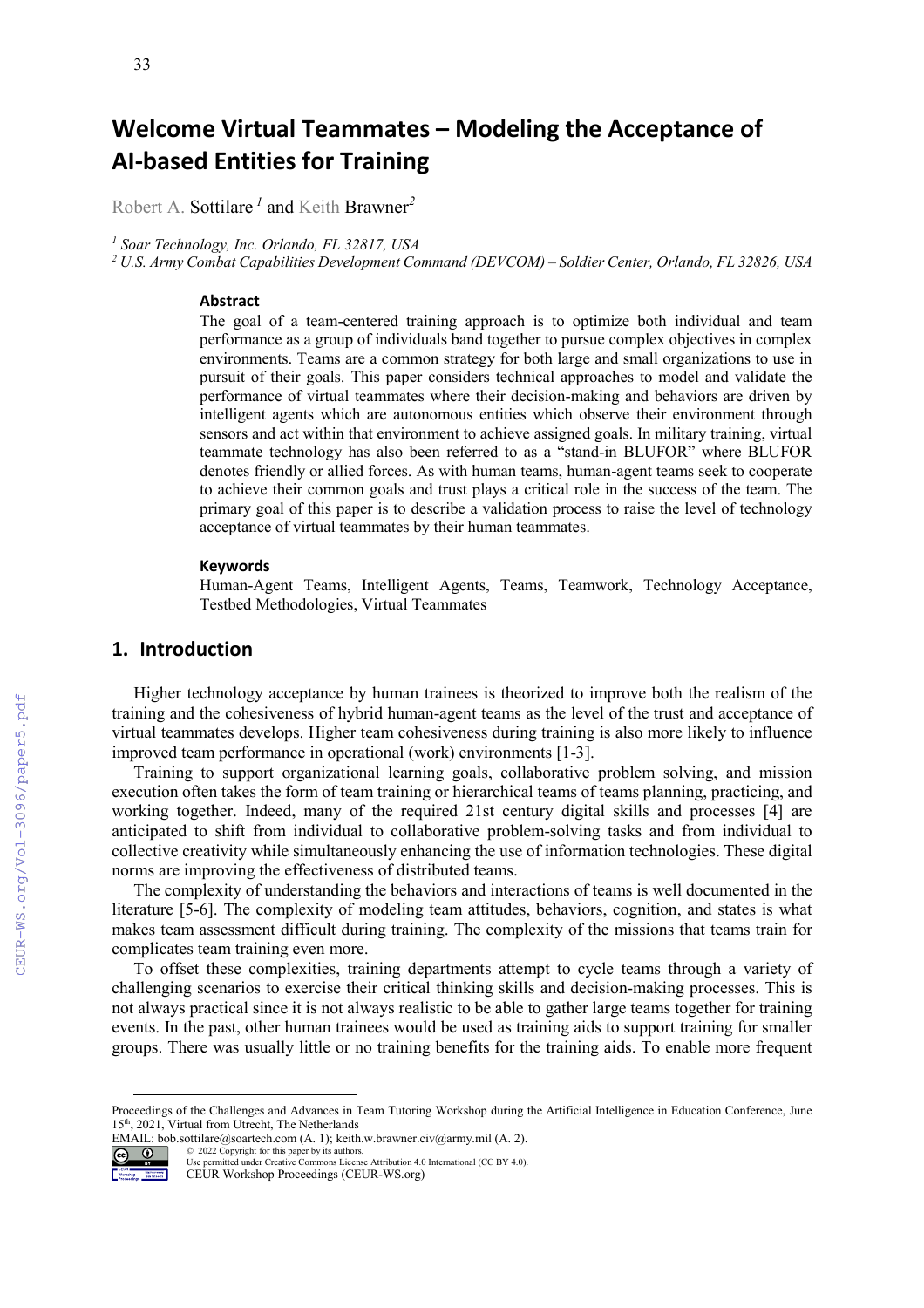and efficient training opportunities, trainers have added virtual teammates to fill in for missing human team members.

As noted, team training often involves complex objectives and environments, but measuring and assessing team performance is also complex [7]. Teamwork is a large contributor to successful team performance, and team performance consists of affective, behavioral, and cognitive dimensions. Teamwork is the "coordination, cooperation, and communication among individuals to achieve a shared goal" [5]. Teamwork measurement involves the assessment of individual and team behaviors that may be difficult to capture and understand.

Many live military training systems still use human observers, Observer-Controller/Trainers (OCTs) to assess live training events and identify teamwork behaviors. The goal for emerging and future training systems is to rely more heavily on automated assessment processes and machine-based (e.g., intelligent agents) observations. Automated processes provide several advantages to developing and managing team training including objective assessments and scalability. Autonomous agents in the form of virtual teammates also pose some significant challenges and barriers to optimizing teamwork and trust. The acceptance of virtual teammates is not easily modeled, and these autonomous agents may be easily recognized by the human team members as less capable or adaptable thereby reducing trust within the human-agent team.

### **2. Challenges**

Our goal is to anticipate challenges and design virtual teammates that can be contributing members of a fully functioning team where interdependent factors like teamwork, trust, and cohesiveness are high. This poses a significant challenge on teams composed solely of humans and greater challenges with teams composed of humans and intelligent agents. The challenges in creating high functioning mixed teams of humans and agents are technical, economic, and cultural. To optimize teamwork, trust, and cohesiveness, we focus on challenges related to communication, roles and responsibilities, affect (e.g., emotions), and trust within the human-agent team while also exploring technical, economic, and cultural barriers.

## **2.1. Team Communications Challenges**

Teams that communicate effectively are generally more efficient and complete their missions more quickly [8]. Communications involve an exchange of information between team members to enhance their shared mental model of their assigned processes and tasks [9]. The shared mental model should provide the team sufficient information to gauge their progress towards assigned goals, support the execution of their individual roles and responsibilities, and enable their decision-making and problemsolving processes. The design process for effective virtual teammates should include concepts for ranking and regulating agent communications in terms of information importance (quality), frequency, and timeliness.

Technical barriers to team communications relate to the intelligence required to determine what information should be shared and when it should be shared. Virtual teammates should be designed with functional natural language understanding so they can maintain a mental model of the assigned processes and tasks with the rest of the team. They should also have a credible understanding of the domain and the ability to recognize the information needed by others to accomplish their roles and responsibilities within the team. For complex training domains, it can be an expensive proposition to develop speech recognition (what was communicated), understanding (what it means) and generation of information (how to respond) for an expansive corpus or collection of texts which represents the knowledge in the domain and establishes shared understanding within the team.

## **2.2. Team Roles & Responsibilities Challenges**

While we note the importance that communications play in being effective in team roles and meeting assigned responsibilities, success involves more than just communication. Success in assigned roles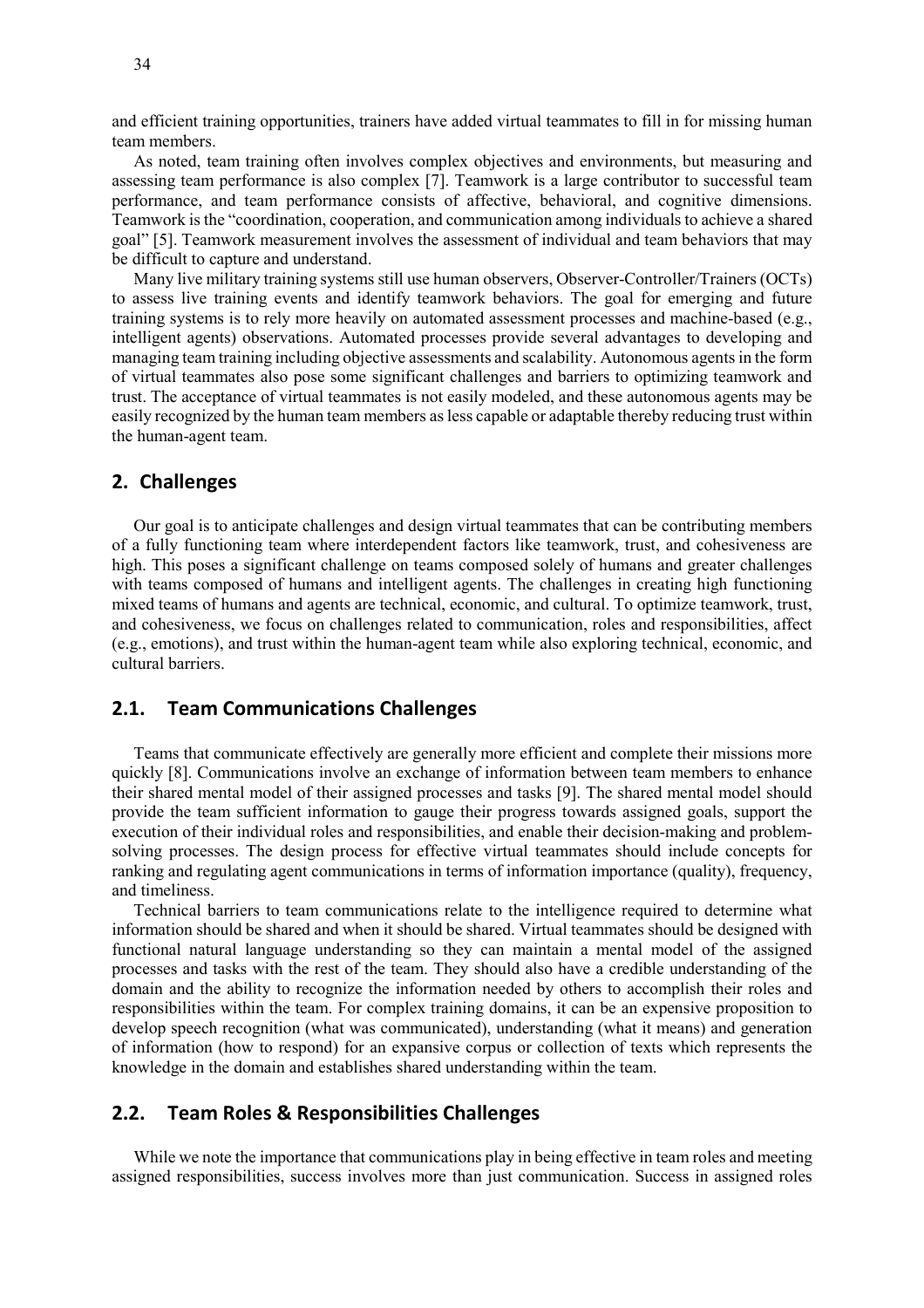and responsibilities revolve primarily around the virtual teammate's (agent's) knowledge and skills in the domain, their situational awareness, and their understanding of when (and when not to) act as optimized by reward or utility functions. A virtual teammate should understand its assigned goals as part of its roles and responsibilities within the team, but it should also understand larger team goals, the roles and responsibilities of others, and be able to assess the impact of its actions (or lack of actions) on the team's performance.

Domain knowledge should be represented as an ontology [10-11] as a method to define domain concepts, their relationships, and properties. The technical and economic barriers to defining domain knowledge are that more complex domains require more elaborate ontologies, and all ontologies require high-level skills to develop. This translates to higher complexity and development costs.

The last challenge related to roles and responsibilities is cultural. The concept of a virtual teammate is that of an augmentation to the team. The virtual teammate is there to fill in or enhance the capacity or capabilities of the team. Especially in training, the virtual teammate is not necessarily present to fill the role of the most capable team member. In fact, it may be that optimal learning takes place when the virtual teammate requires guidance, support and leadership from a human team member. So, the virtual teammate should not be designed to take over the team workload even when capable during stressful events. If it does, the concept of a team may disappear while giving rise to frustration, boredom, or other negative emotions in human teammates.

## **2.3. Team Affect Challenges**

When we discuss *affect* this encompasses the personalities, mood, and emotions within the team [12]. While virtual teammates may be designed to express emotions, detect team member emotions, and demonstrate empathy, their emotional needs are essentially zero. However, their human counterparts may experience job-related stress based on time constraints or dissatisfaction with suboptimal decisions or problem solutions.

Given the significant influence of affect on teamwork, and teamwork as a contributor to team success, our next step is to understand which dimensions of affect might influence the acceptance of virtual teammates by human team members. According to a meta-analysis of the team performance literature [6], affective state model contributors included trust, collective efficacy, cohesion, and psychological safety. Historically, these team states have been technically difficult to detect, model, and assess. Larger teams increase the difficulty in identifying shared states. Hierarchical models have been used to chunk the model into smaller pieces [13], but reducing the team model to individual interactions can have the opposite effect by driving up computational resources during real-time training events [14].

## **2.4. Team Trust Challenges**

Trust, part of social acceptance, is a critical element of the technology acceptance model (TAM) which suggests that the acceptability of technology (tools or methods) like virtual humans are determined by two primary factors: *perceived usefulness* and *perceived ease of use* [15]. We contend that ease of use is not a factor in the acceptance of autonomous virtual teammates since human teammates interact with, but do not program their capabilities.

Usefulness, however, infers characteristics of credibility where teammates are expected to exhibit trustworthiness and demonstrate a predictable level of expertise (competency) associated with their experience (and perhaps rank). With trust also comes an expectation of performance with measurable milestones and timely progress toward assigned goals.

Experienced individuals and teams expect (and trust) the performance of teammates as this enables them to focus on their own roles and responsibilities. It is noteworthy that trust models [16-17] are bidirectional between humans. Is it important for virtual teammates to trust human teammates, and how might the level of trust influence human-agent team performance?

Given our understanding of teams, teamwork, and technology acceptance, it is now possible to begin discussing the design process for an effective virtual teammate for training. Virtual teammates provide an advantage over human teammates in that their states and processes can be designed to support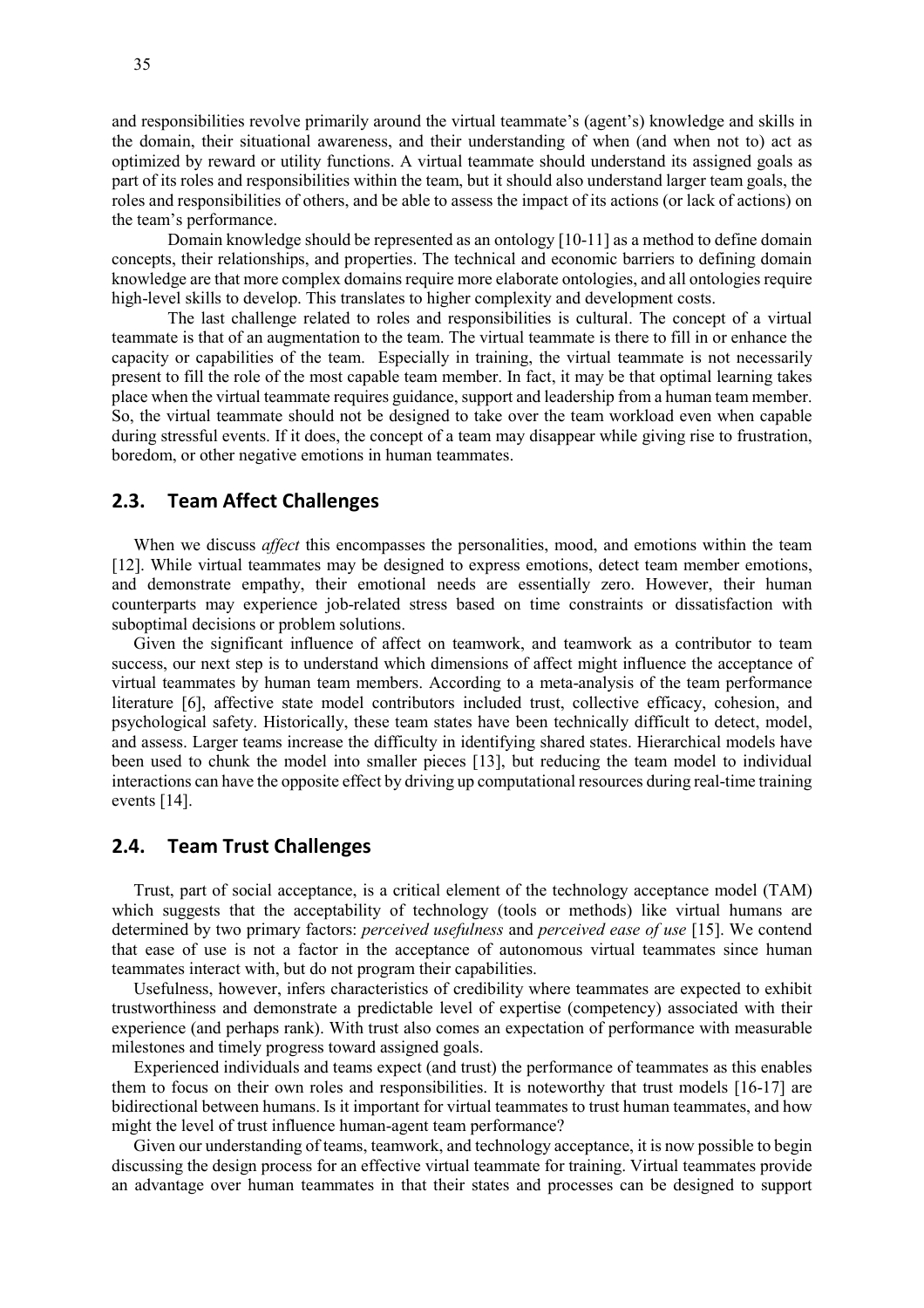principles of explainability (transparency) and thereby enhance trust. This makes it easier to acquire measures of assessment, understand agent processes, project future states and behaviors, and to train teamwork processes and habits under a varied set of conditions. Training scenarios might include the introduction of faults to exercise teamwork skills (e.g., communication, coaching or conflict resolution).

Teamwork behaviors as indicators of team states may be used to understand developing levels of trust within a team. Observations of increasing communication behaviors including sharing of information and strong social interaction are a sign of growing team trust [18]. Identifying measures of trust is a first step toward modeling trust between virtual and human teammates. We can begin to explore methodologies to objectively assess trust and weigh its influence on team performance.

## **3. Discussion**

In this section, we are seeking to identify the design parameters and constraints of virtual teammates. There are factors that we have touched on earlier in this paper that either increase or reduce the acceptance of teammates. Whether homogeneous human teams or human-agent teams, *individual competency*, *trust*, and *team cohesion* are factors to consider when designing efficient, cooperative, and credible virtual teammates.

#### **3.1. Virtual Teammate Competence**

Revisiting the TAM, usefulness is the perception that a particular system or technology enhances user tasks, missions, or job performance, in this case within a human-agent team. Going a step further, what measures of usefulness and methods of assessment are needed to validate virtual teammate performance and usefulness? Measures of usefulness may involve its expected utility or its quantifiable advantages over alternative methods. When considering the usefulness of a virtual teammate, the context of performance should be specified to support comparable measurement. Various contexts and outcomes may involve multiple measures of assessment with different weights. Efficiency and task proficiency should also be considered in usefulness and measures. The confidence, speed, and accuracy with which a virtual teammate executes their assigned roles and responsibilities can influence the perception of human teammates.

## **3.2. Modeling Trust in Human-Agent Teams**

The rationale for modeling trust in human-agent teams is to determine whether it is at an acceptable level for the team to accomplish its assigned goals. If trust is not sufficient, then some intervention within the team is necessary to modify member behaviors and build trust. Can we model the development and maintenance of trust between virtual and human teammates? Usefulness in the form of actual individual performance is a basis for trust within teams. So, we can model and even manipulate trust within the team by adapting a virtual teammate's domain competency, but why would we want to do this? If the goal of the training session is to exercise leadership, it is necessary to create problems, challenges, or decision points for the team leader to address.

Is trust bidirectional between humans and agents as it is between human teammates? We would assert that virtual teammates assess their level of trust for human teammates so they can evaluate the probability of success for a given task, mission, or job. If the virtual teammate's trust for a human teammate is low, then it is likely that the probability of success is also low. The virtual teammate may elect to take specific actions (e.g., communicate more frequently) to increase the team's probability of success.

### **3.3. Cohesion in Human-Agent Teams**

In homogenous human teams, team cohesion refers to the level of closeness that individual team members feel about their social relationships and emotional attachments, their tasks and goals, and their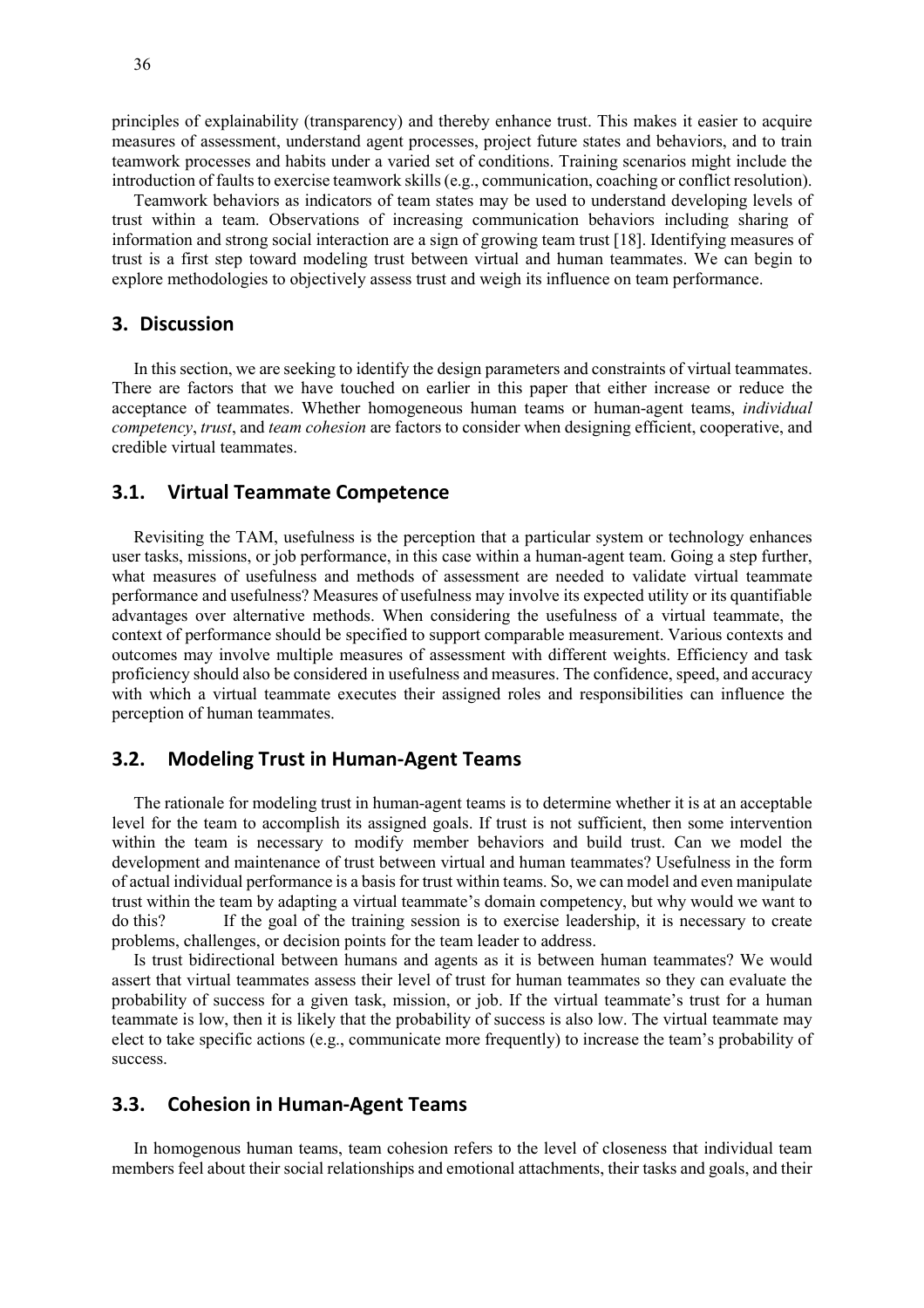perceived unity of purpose. Enhancing any one of these factors will enhance team cohesion. For humanagent teams, we can expect virtual teammates can influence team cohesion by their ability to: 1) be socially intelligent and empathetic toward human team members, 2) support a set of common goals and values, and 3) be useful contributing members of the team. To optimize team cohesion, methods must be developed to validate the social intelligence, competency, and performance of virtual teammates. Only through a rigorous set of design principles and practices will virtual teammates be widely accepted as trusted agents in professional occupations.

## **4. Recommendations for Designing Virtual Teammates**

Toward the goal of improving the acceptance of virtual teammates by their human counterparts, the authors provide the following recommended design principles and practices for their specific application in training simulations.

## **4.1. Knowledgeable, Skillful & Sociable Virtual Teammates**

While we have invested significant time and space within this paper to the concept of usefulness (both perceived and measurable) as part of the TAM, it is evident that rapport based on sociability also plays a role in acceptance. It is not just possible, but probable that a virtual human could in some contexts be more engaging than a human, "suggesting that such technology can serve, both as a methodological tool for better understanding human-computer interaction, and as a means to establish rapport and its associated a range of socially desirable consequences" [19]. The virtual teammate design process should consider not just the knowledge and skill of the virtual teammate, but also their ability to recognize the needs of human teammates, offer help, and be perceived as useful as a supportive member of the team.

## **4.2. Virtual Teammates as Multi-Agent Systems**

As we noted in section 3.1, the need to apply virtual teammates in a variety of contexts and outcomes involves multiple measures of assessment with different weights. A multi-agent system is a good design choice for virtual teammates since we are concerned with measures of knowledge, skill, task performance, and sociability as indirect assessments of acceptance. Multi-agent systems enhance "overall system performance, specifically along the dimensions of computational efficiency, reliability, extensibility, robustness, maintainability, responsiveness, flexibility, and reuse" [20]. Since they are modular, multi-agent systems provide easy extensibility and scalability as the system functions become more complex.

## **4.3. A Validation Methodology for Virtual Teammates**

Now that we have determined desirable outcomes (e.g., knowledgeable, skillful, sociable) and capabilities (e.g., recognition of need) for virtual teammates, our next recommendation centers on the development of a validation methodology to measure their effectiveness/impact on team outcomes (e.g., mission performance). A testbed methodology [21] offers the opportunity to objectively evaluate virtual teammate performance in context and with rigorous measurement processes. In other words, a testbed approach offers a structured process where a virtual teammate (intelligent agent) can be assessed while performing relevant tasks under relevant conditions to an expected standard or measure of performance.

Part of the goal of such a testbed is to examine the various applications of modeling technologies to determine the one which is the best fit to the desired task or training scenario. The relevant tasks, conditions, and measures are identified as a scenario consisting of several events that exercise the skills required by the assigned training objectives. Testbed architectures have existed in many forms over the last 30 years, but have been largely driven by human observers. The US Army's Learning & Readiness Intelligent Agent Testbed (LARIAT) is designed to be largely automated.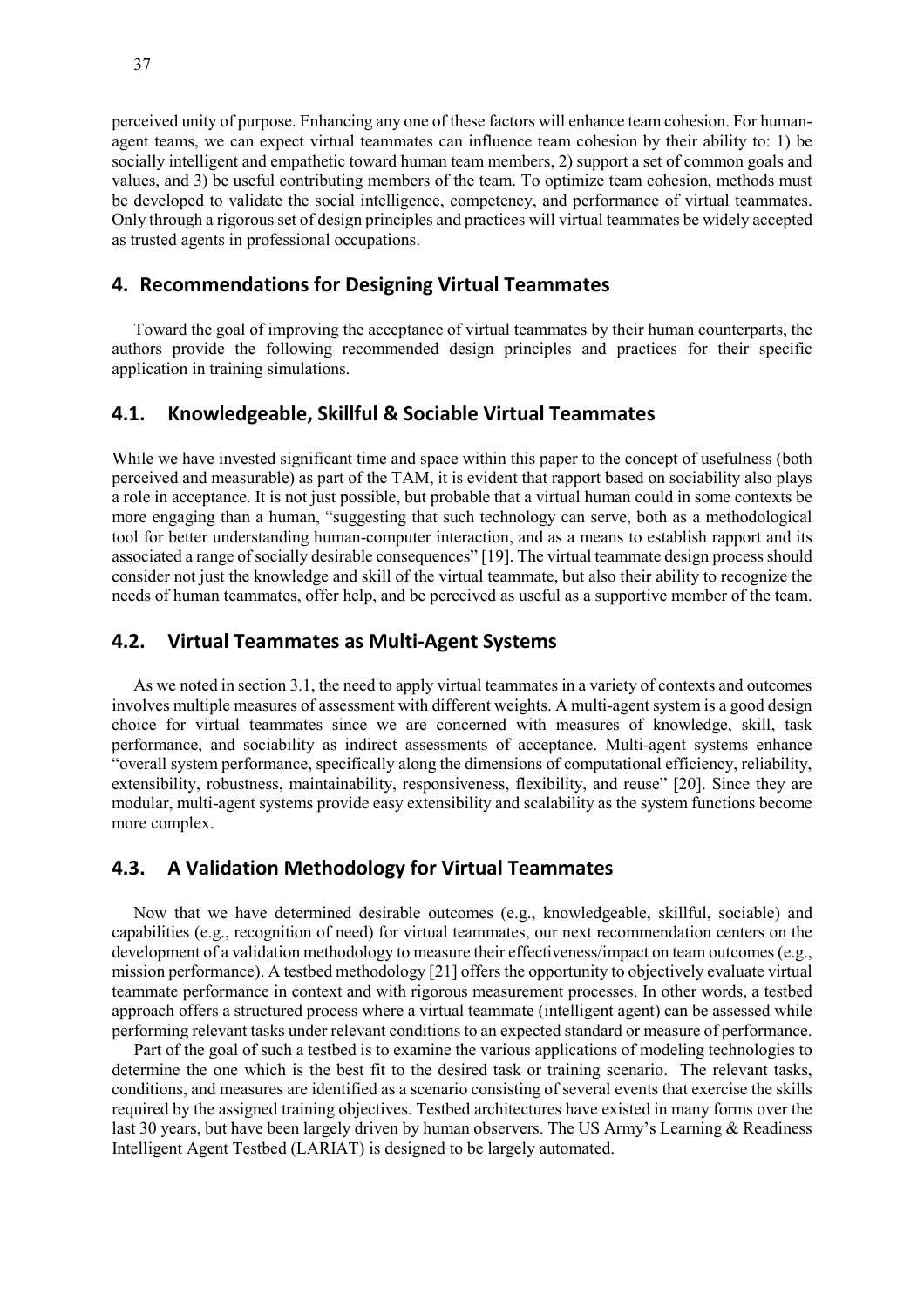While it is not necessary to have an automated testbed to evaluate the performance of an intelligent agent, it is the goal of the LARIAT research & development project to:

reduce the time, cost and skills required to evaluate a variety of Artificial Intelligence (AI) capabilities used in training systems

apply a testbed methodology and a set of intuitive dashboards to guide the conduct of effectiveness evaluations of virtual teammates and other agent-based technologies

provide a simulation sandbox in which to visualize and evaluate agent-based capabilities

The LARIAT architecture is currently under development and its initial prototype baseline includes an operator station called the evaluation and experimentation station (EES) which is composed of several dashboards or user interfaces for simulation scenario editing, agent editing, assessment editing, an evaluation initialization and control dashboard, and a report dashboard to visualize results as shown in the concept of operations (Figure 1).



**Figure 1:** Concept of Operations

The EES is integrated with a runtime architecture that includes a simulation server for visualization, an agent server to control agents in the simulation, a machine learning server for agent assessment, and associated application program interfaces (APIs).

#### **5. Acknowledgments**

The design, research, and development described in this paper is sponsored by, or in part by, the U.S. Army Combat Capabilities Development Command - Soldier Center (DEVCOM SC) under contract # W912CG21C0002. The opinions, findings, conclusions, and recommendations expressed in this paper are those of the author(s) and do not necessarily reflect the views of the US Army DEVCOM.

## **6. References**

- [1] E. Wang, H.W. Chou, J. Jiang, The impacts of charismatic leadership style on team cohesiveness and overall performance during ERP implementation. International Journal of Project Management, 23(3) (2005):173-80.
- [2] S. Stashevsky, R. Burke, M. Koslowsky, Leadership team cohesiveness and team performance. International Journal of Manpower (2006).
- [3] B.M. Thompson, P. Haidet, N.J. Borges, L. R. Carchedi, B.J. Roman, M.H. Townsend, M. H., ... R.E. Levine, Team cohesiveness, team size and team performance in team‐based learning teams. Medical education, 49(4) (2015): 379-385.
- [4] E. Care, Twenty-first century skills: From theory to action. In Assessment and Teaching of 21st Century Skills (2018): 3-17. Springer, Cham.
- [5] E. Salas (2015). Team training essentials: A research-based guide. Routledge.
- [6] R.A. Sottilare, C.S. Burke, E. Salas, A.M. Sinatra, J.H. Johnston, S.B. Gilbert, Designing adaptive instruction for teams: A meta-analysis. International Journal of Artificial Intelligence in Education, 28(2) (2018): 225-64.